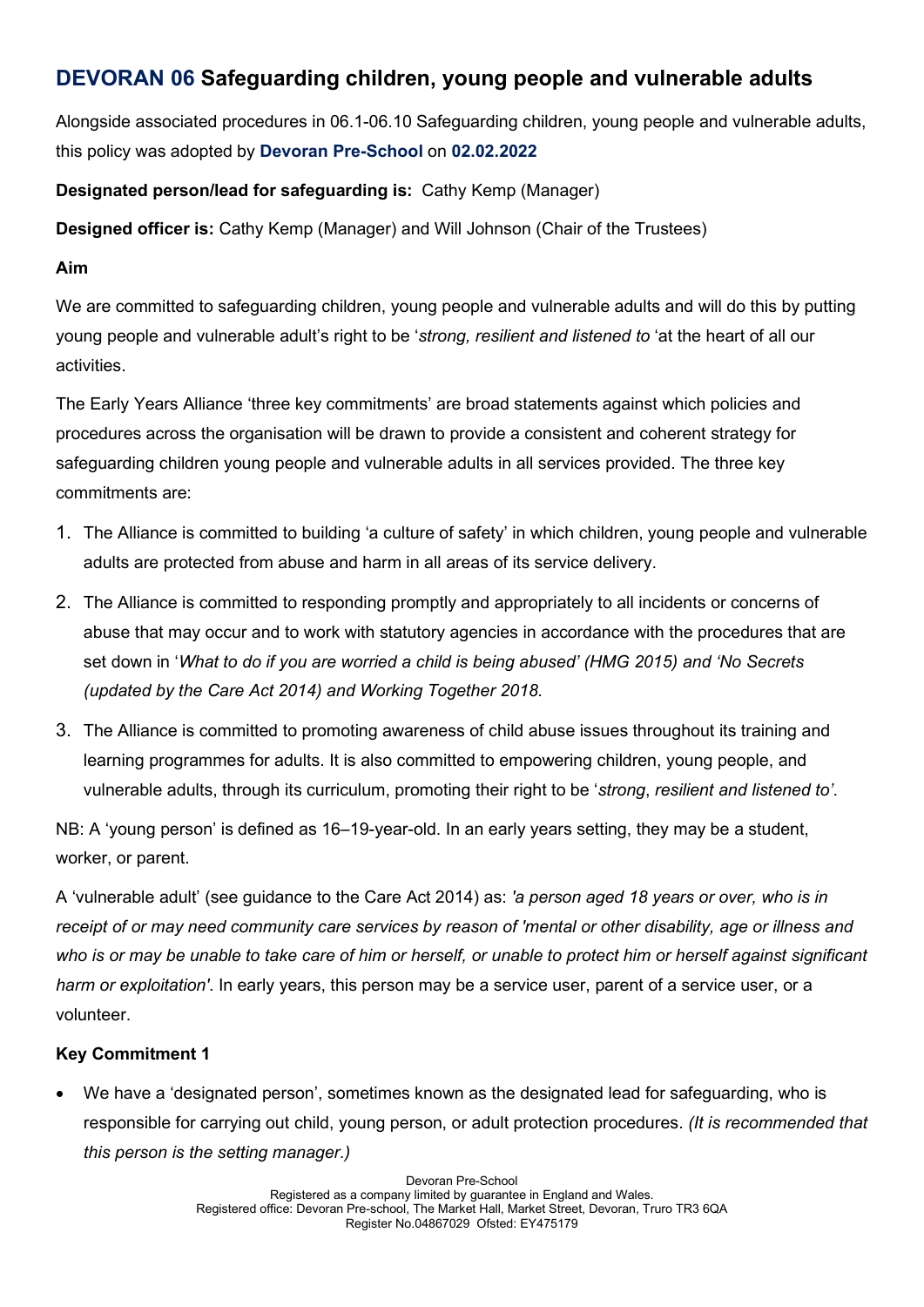- There designated person reports to a 'designated officer' responsible for overseeing all child, young person or adult protection matters. This is the Chair of the Trustees
- The 'designated person' and the 'designated officer' ensure they have links with statutory and voluntary organisations regarding safeguarding children.
- The 'designated person' and the 'designated officer' ensure they have received appropriate training on child protection matters and that all staff are adequately informed and/or trained to recognise possible child abuse in the categories of physical, emotional and sexual abuse and neglect.
- The 'designated person' and the 'designated officer' ensure all staff are aware of the additional vulnerabilities that affect children that arise from inequalities of race, gender, disability, language, religion, sexual orientation or culture and that these receive full consideration in child, young person or adult protection related matters.
- The 'designated person' and the 'designated officer' ensure that staff are aware and receive training in social factors affecting children's vulnerability including
	- social exclusion
	- domestic violence and controlling or coercive behaviour
	- mental Illness
	- drug and alcohol abuse (substance misuse)
	- parental learning disability
	- radicalisation
- The 'designated person' and the 'designated officer' ensure that staff are aware and receive training in other ways that children may suffer significant harm and stay up to date with relevant contextual safeguarding matters:
	- abuse of disabled children
	- fabricated or induced illness
	- child abuse linked to spirit possession
	- sexually exploited children
	- children who are trafficked and/or exploited
	- female genital mutilation
	- extra-familial abuse and threats
	- children involved in violent offending, with gangs and county lines.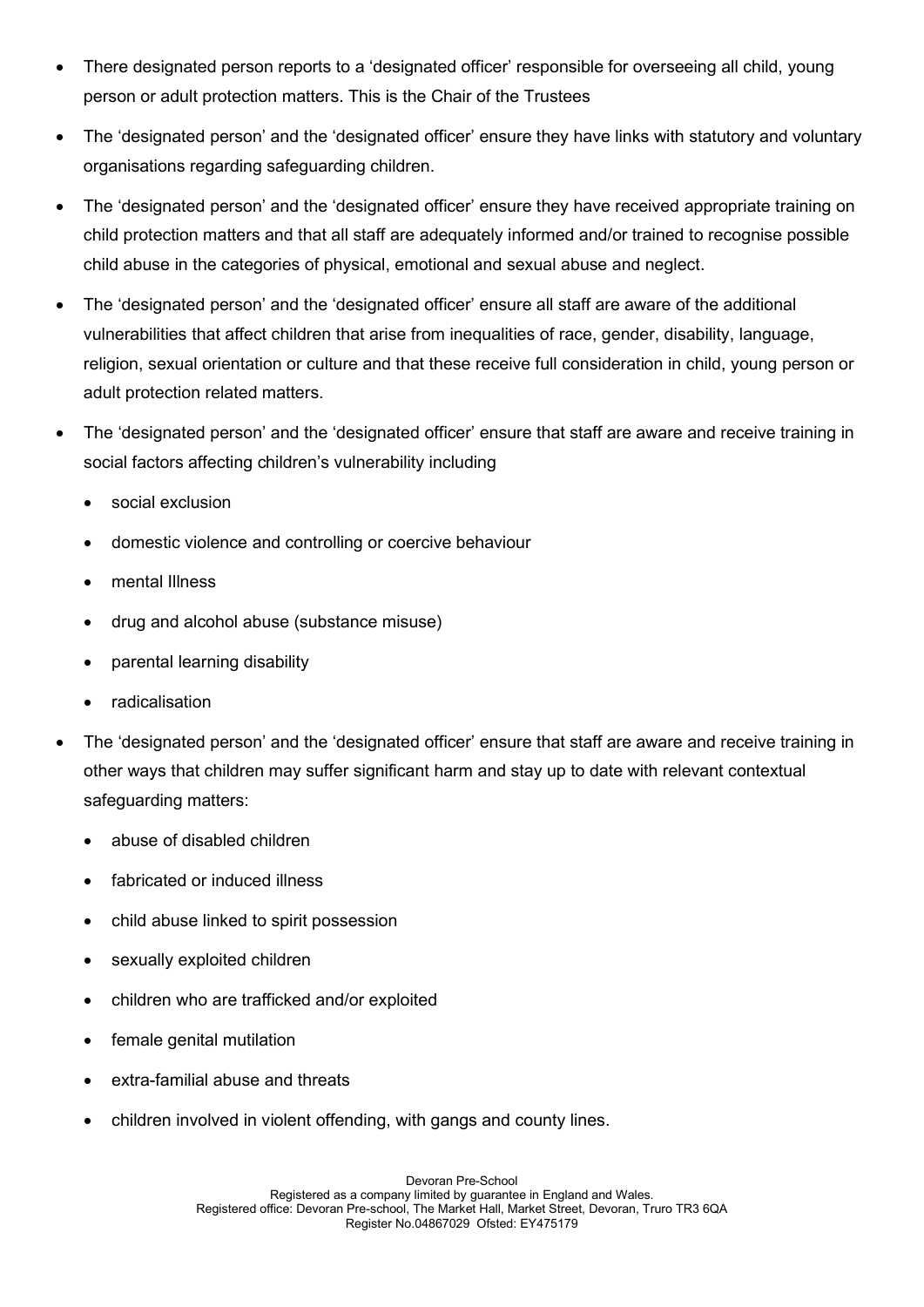The 'designated person' and the 'designated officer' ensure they are adequately informed in vulnerable adult protection matters.

### Key Commitment 2

- There are procedures in place to prevent known abusers from coming into the organisation as employees or volunteers at any level.
- Safeguarding is the responsibility of every person undertaking the work of the organisation in any capacity.
- There are procedures for dealing with allegations of abuse against a member of staff, or any other person undertaking work whether paid or unpaid for the organisation, where there is an allegation of abuse or harm of a child. Procedures differentiate clearly between an allegation, a concern about quality of care or practice and complaints.
- There are procedures in place for reporting possible abuse of children or a young person in the setting.
- There are procedures in place for reporting safeguarding concerns where a child may meet the s17 definition of a child in need (Children Act 1989) and/or where a child may be at risk of significant harm, and to enable staff to make decisions about appropriate referrals using local published threshold documents.
- There are procedures in place to ensure staff recognise children and families who may benefit from early help and can respond appropriately using local early help processes and Designated persons should ensure all staff understand how to identify and respond to families who may need early help.
- There are procedures in place for reporting possible abuse of a vulnerable adult in the setting.
- There are procedures in place in relation to escalating concerns and professional challenge.
- There are procedures in place for working in partnership with agencies involving a child, or young person or vulnerable adult, for whom there is a protection plan in place. These procedures also take account of working with families with a 'child in need' and with families in need of early help, who are affected by issues of vulnerability such as social exclusion, radicalisation, domestic violence, mental illness, substance misuse and parental learning disability.
- These procedures take account of diversity and inclusion issues to promote equal treatment of children and their families and that take account of factors that affect children that arise from inequalities of race, gender, disability, language, religion, sexual orientation, or culture.
- There are procedures in place for record keeping, confidentiality and information sharing, which are in line with data protection requirements.
- We follow government and LSCB guidance in relation to extremism.
- The procedures of the Local Safeguarding Partners must be followed.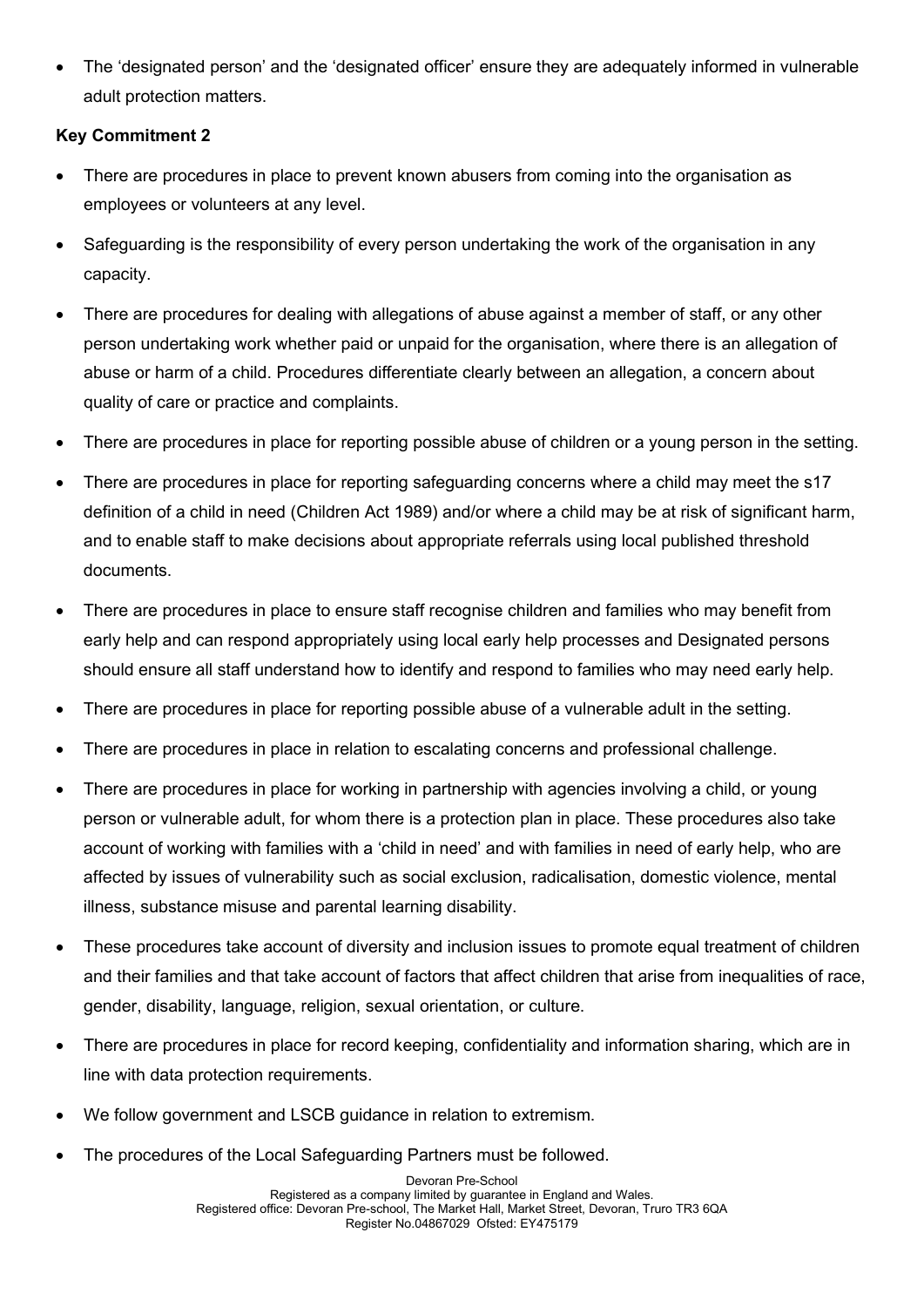#### Key Commitment 3

- All staff receive adequate training in child protection matters and have access to the setting's policy and procedures for reporting concerns of possible abuse and the safeguarding procedures of the Local Safeguarding Partners.
- All staff have adequate information on issues affecting vulnerability in families such as social exclusion, domestic violence, mental illness, substance misuse and parental learning disability, together with training that takes account of factors that affect children that arise from inequalities of race, gender, disability, language, religion, sexual orientation, or culture.
- We use available curriculum materials for young children, taking account of information in the Early Years Foundation Stage, that enable children to be *strong, resilient,* and *listened to.*
- All services seek to build the emotional and social skills of children and young people who are service users in an age-appropriate way, including increasing their understanding of how to stay safe.
- We adhere to the EYFS Safeguarding and Welfare requirements.

#### Legal references

Primary legislation

Children Act 1989 – s 47

Protection of Children Act 1999

Care Act 2014

Children Act 2004 s11

Children and Social Work Act 2017

Safeguarding Vulnerable Groups Act 2006

Counter-Terrorism and Security Act 2015

General Data Protection Regulation 2018

Data Protection Act 2018

- Modern Slavery Act 2015
- Sexual Offences Act 2003
- Serious Crime Act 2015

Criminal Justice and Court Services Act (2000)

Human Rights Act (1998)

Equalities Act (2006)

Equalities Act (2010)

Disability Discrimination Act (1995)

Devoran Pre-School Registered as a company limited by guarantee in England and Wales. Registered office: Devoran Pre-school, The Market Hall, Market Street, Devoran, Truro TR3 6QA Register No.04867029 Ofsted: EY475179